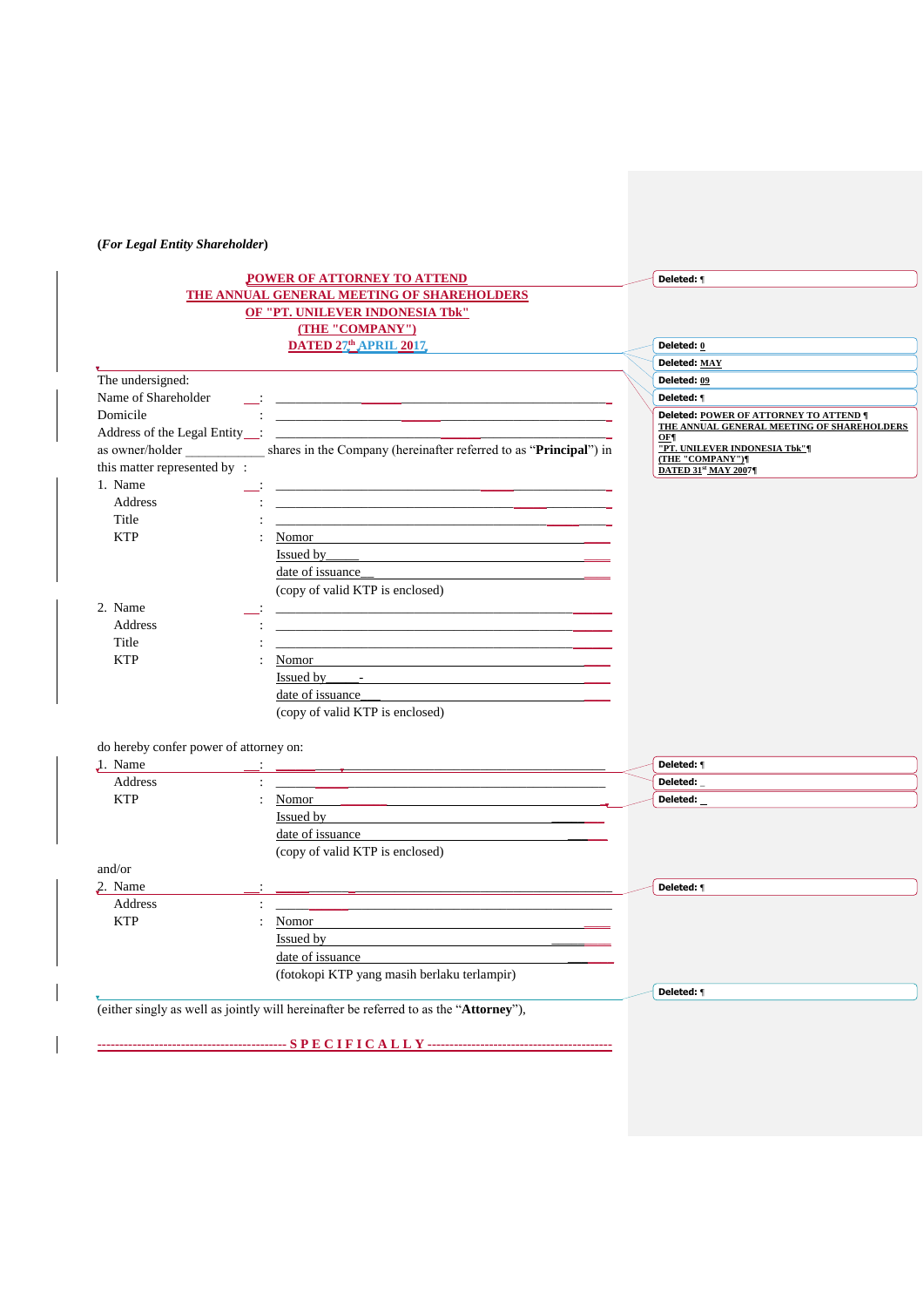to represent and act for and on behalf of the Principal in attending the Annual General Meeting of Shareholders ("EGMS") of the Company to be convened at the Company's Head Office, Grha Unilever, Green Office Park Kav 3, Jalan BSD Boulevard Barat, BSD City, Tangerang, on 27<sup>th</sup>, April 2017<sub>, or any adjournment thereof and participating in the discussions at the EGMS, casting the votes</sub> which the Principal as shareholder of the Company shall be entitled to cast at such EGMS, in accordance with the voting instructions set forth as follows:

| <b>AGENDA EGMS</b> |  | <b>VOTING INSTRUCTION</b>                 |          |  |  |  |
|--------------------|--|-------------------------------------------|----------|--|--|--|
|                    |  |                                           | In-Favor |  |  |  |
|                    |  | The change of composition of the Board of |          |  |  |  |
|                    |  | Directors of the Company.                 |          |  |  |  |
|                    |  |                                           |          |  |  |  |
|                    |  |                                           |          |  |  |  |
|                    |  |                                           |          |  |  |  |

This power of attorney has been conferred on the Attorney under the following conditions:

- this Power of Attorney shall not be amended and/or cancelled/withdrawn without prior written notification from the principal to the Board of Directors of the Company, such notification to be received by the Board of Directors of the Company no later than 3 (three) business days prior to the date of the EGMS and if the Board of a Director of the Company does not so receive such a written notification from the Principal, the Board of Directors of the Company is entitled to assume and conclude that this power of attorney is still valid at the date of the EGMS on  $21<sup>st</sup>$  April 2017;
- the Principal undertakes to fully accept and to ratify all actions performed by the Attorney on behalf of the Principal, by virtue of this power of attorney;
- c. the Principal confers this power of attorney with the right to delegate this power of attorney to other persons; and
- this power of attorney shall be effective as from the date  $26<sup>th</sup>$  April 2017.

| IN WITNESS WHEREOF, this power of attorney is executed in |  |  |
|-----------------------------------------------------------|--|--|
|                                                           |  |  |

For the Principal,  $\blacksquare$  Attorney,

Stamp Duty Rp. 6.000,-

\_\_\_\_\_\_\_\_\_\_\_\_\_\_\_\_

Notes:

- 1. If this power of attorney is executed in the Republic of Indonesia, it must be signed with the stamp duty of Rp 6,000,- and the signature of the Principal and the date of the signing thereof shall be affixed on such stamp duty.
- 2. To the Shareholders having their registered address overseas, if this power of attorney is executed outside the Republic of Indonesia, this power of attorney shall be notarized and subsequently legalized by the Embassy/Consulate of the Republic of Indonesia having its jurisdiction covering the territory where this power

-2-

| Deleted: AGM                                                                                                                                                                                                                                                                                                                                                                                                                                                                                               |
|------------------------------------------------------------------------------------------------------------------------------------------------------------------------------------------------------------------------------------------------------------------------------------------------------------------------------------------------------------------------------------------------------------------------------------------------------------------------------------------------------------|
| <b>Deleted:</b> Ballroom Hotel Shangri-La Jakarta, Kota BNI, Jalan<br>Jend. Sudirman Kav. 1                                                                                                                                                                                                                                                                                                                                                                                                                |
| <b>Deleted:</b> 0                                                                                                                                                                                                                                                                                                                                                                                                                                                                                          |
| <b>Deleted:</b> May                                                                                                                                                                                                                                                                                                                                                                                                                                                                                        |
| <b>Deleted: 09</b>                                                                                                                                                                                                                                                                                                                                                                                                                                                                                         |
| Deleted: A                                                                                                                                                                                                                                                                                                                                                                                                                                                                                                 |
| Deleted: A                                                                                                                                                                                                                                                                                                                                                                                                                                                                                                 |
| Deleted: A                                                                                                                                                                                                                                                                                                                                                                                                                                                                                                 |
| Deleted: a.                                                                                                                                                                                                                                                                                                                                                                                                                                                                                                |
| <b>Deleted:</b> Ratification on the Financial Statements of the Company<br>and Approval on the Annual Report of the Company including the<br>Report on the Supervisory Duties of the Board of Commissioners of<br>the Company for the accounting year ended on 31 December 2008.                                                                                                                                                                                                                           |
| Deleted: ¶<br>b.                                                                                                                                                                                                                                                                                                                                                                                                                                                                                           |
|                                                                                                                                                                                                                                                                                                                                                                                                                                                                                                            |
|                                                                                                                                                                                                                                                                                                                                                                                                                                                                                                            |
| ¶<br>to represent and act for and on behalf of the Principal in attending<br>the Annual General Meeting of Shareholders ("AGM") of the<br>Company to be convened at the Grand Ballroom, The Sultan Hotel-<br>Jakarta, on 31st May 2007 or any adjournment thereof and<br>participating in the discussions at the AGM, casting the votes which<br>the Principal as shareholder of the Company shall be entitled to cast<br>at such AGM, in accordance with the voting instructions set forth as<br>follows: |
| 1                                                                                                                                                                                                                                                                                                                                                                                                                                                                                                          |
| <b>AGENDA ITEM</b>                                                                                                                                                                                                                                                                                                                                                                                                                                                                                         |
|                                                                                                                                                                                                                                                                                                                                                                                                                                                                                                            |
| Formatted: English (United Kingdom)                                                                                                                                                                                                                                                                                                                                                                                                                                                                        |
| <b>Formatted Table</b>                                                                                                                                                                                                                                                                                                                                                                                                                                                                                     |
|                                                                                                                                                                                                                                                                                                                                                                                                                                                                                                            |
| Deleted:                                                                                                                                                                                                                                                                                                                                                                                                                                                                                                   |
| Deleted: AGM                                                                                                                                                                                                                                                                                                                                                                                                                                                                                               |
| Deleted: A                                                                                                                                                                                                                                                                                                                                                                                                                                                                                                 |
| <b>Formatted: Superscript</b>                                                                                                                                                                                                                                                                                                                                                                                                                                                                              |
| <b>Formatted: Superscript</b>                                                                                                                                                                                                                                                                                                                                                                                                                                                                              |
| Deleted: 19th May 2009                                                                                                                                                                                                                                                                                                                                                                                                                                                                                     |
| <b>Deleted: 09</b>                                                                                                                                                                                                                                                                                                                                                                                                                                                                                         |
| <b>Deleted:</b> This power of attorney has been conferred on the<br>Attorney under the following conditions:                                                                                                                                                                                                                                                                                                                                                                                               |
| a. this Power of Attorney shall not be amended and/or                                                                                                                                                                                                                                                                                                                                                                                                                                                      |
| cancelled/withdrawn without prior written notification from the<br>principal to the Board of Directors of the Company, such                                                                                                                                                                                                                                                                                                                                                                                |
| notification to be received by the Board of Directors of the                                                                                                                                                                                                                                                                                                                                                                                                                                               |
| Company no later than 3 (three) business days prior to the date of<br>the AGM and if the Board of aDirector of the Company does not so                                                                                                                                                                                                                                                                                                                                                                     |
| receive such a written notification from the Principal, the Board of<br>Directors of the Company is entitled to assume and conclude that                                                                                                                                                                                                                                                                                                                                                                   |
| this power of attorney is still valid at the date of the AGM;<br>b. the Principal undertakes to fully accept and to ratify all actions<br>performed by the Attorney on behalf of the Principal, by virtue of                                                                                                                                                                                                                                                                                               |
| this power of attorney;<br>c. the Principal confers this power of attorney with the right to                                                                                                                                                                                                                                                                                                                                                                                                               |
| delegate this power of attorney to other persons; and                                                                                                                                                                                                                                                                                                                                                                                                                                                      |
| Formatted: Font: 9.5 pt                                                                                                                                                                                                                                                                                                                                                                                                                                                                                    |
| <b>Formatted:</b> Font: 11 pt<br><b>Formatted:</b> Font: 11 pt                                                                                                                                                                                                                                                                                                                                                                                                                                             |